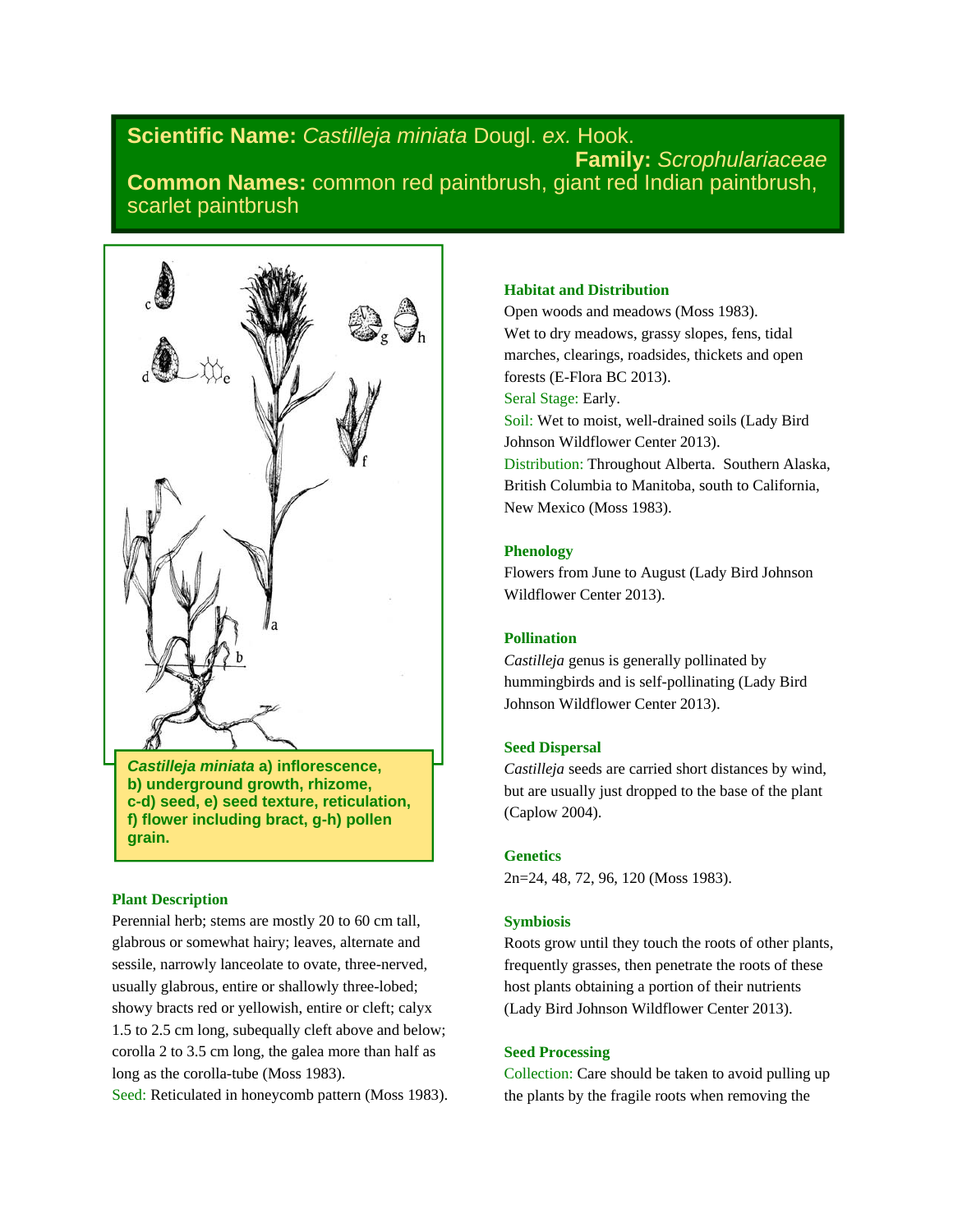seed head. The tops can be cut to prevent damage to the delicate plant (Lady Bird Johnson Wildflower Center 2013).

Harvest Dates: Late July and late August (Lady Bird Johnson Wildflower Center 2013).

Cleaning: Air-dry fruits; crush material or remove large chaff and crush remaining material; sieve to remove seeds from chaff using appropriate size screens; small chaff and dust can be removed by winnowing; if capsules are intact merely open capsules and empty seeds, sieve or winnow to remove chaff (Hong et al. 1998).

Storage: Store dry in sealed containers (light weight seeds are easily blown away).

Storage Behaviour: Orthodox (Hong et al. 1998). Longevity: No literature found.

#### **Propagation**

Natural Regeneration: Emerges from seed. Germination: Cold stratification of 30 days is likely sufficient to break dormancy and seedlings will emerge well when sown (based on work with *C. raupii*).

Pre-treatment: Cold stratification may be required (Smreciu et al. 2006).

Direct Seeding: Some success has been reported with similar species (*C. raupii*) directly sown in northeastern Alberta. Sow with another herbaceous perennial for best results (Lady Bird Johnson Wildflower Center 2013).

Seeding Rate: 200 seeds/ $m<sup>2</sup>$  was sufficient to establish *C. raupii* in north-eastern Alberta, but a higher rate is recommended.

#### **Aboriginal/Food Uses**

Medicinal: Flower heads can be dried and mixed with wild chamomile flowers to make a tea for headache treatment (Marles et al. 2000). Other: An attractive ornamental (Marles et al. 2000).

## **Wildlife/Forage Usage**

Livestock: Poor to fair forage value although fairly palatable (Tannas 2004).

Grazing Response: Although an increaser. *Castilleja* is rarely aggressive due to the taproot growth habit and reliance on associated vegetation (Tannas 2004).

### **Reclamation Potential**

An early seral species with few germination requirements, it is expected that *Castilleja miniata* would be an excellent addition to pioneering seed mixes.



#### **Commercial Resources**

Availability: Seeds and plants are commercially available in Alberta (ANPC 2010).

Uses: Often used as an ornamental in horticultural gardens (Lady Bird Johnson Wildflower Center 2013).

#### **Notes**

*C. miniata* is listed as 88% intact (less occurrences than expected) in the Alberta oil sands region (Alberta Biodiversity Monitoring Institute 2014).

#### **Photo Credits**

Photos: Wild Rose Consulting, Inc.